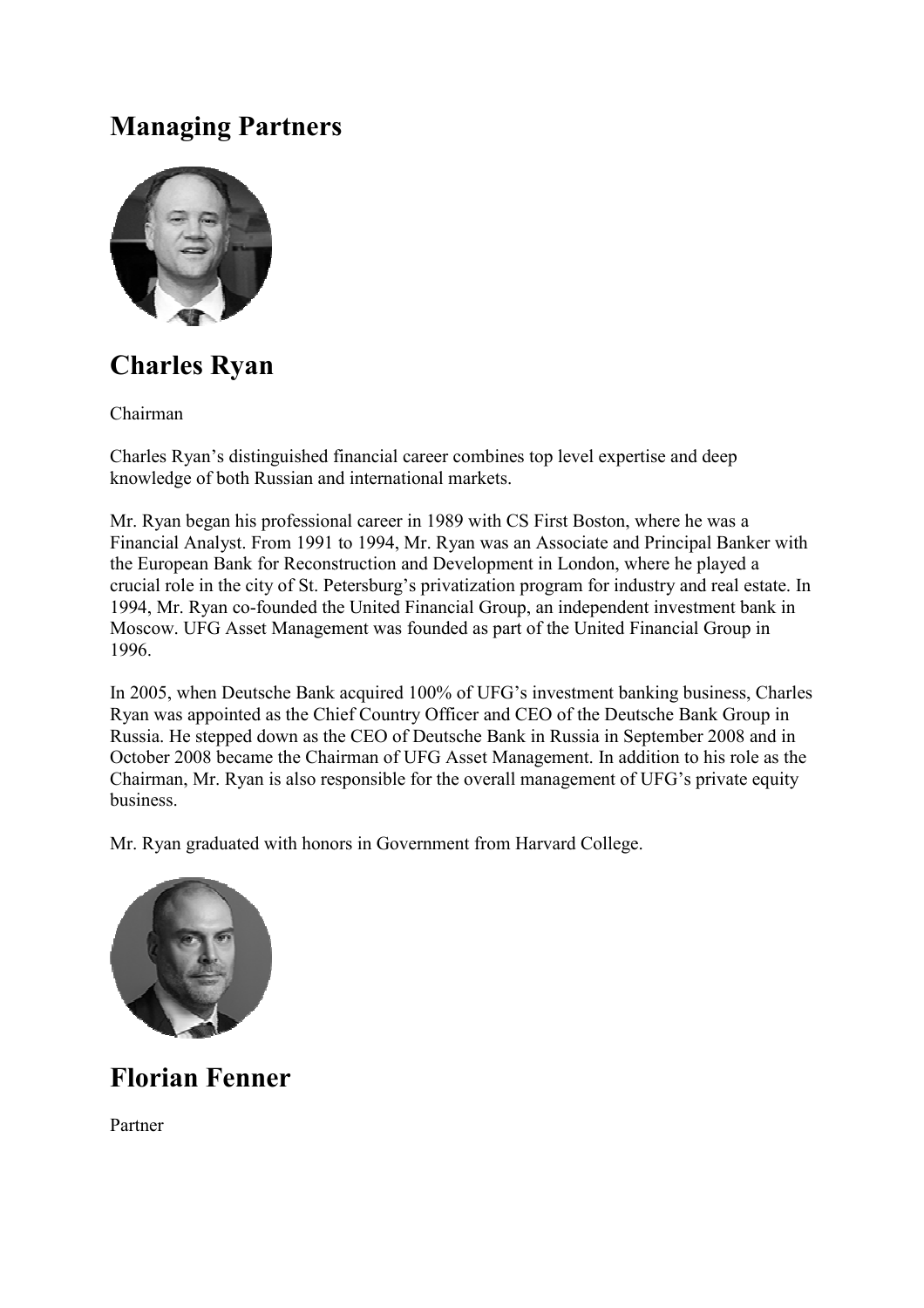Florian Fenner joined UFG Asset Management as the Managing Partner in July 2002. In addition to his role as the Managing Partner, Mr. Fenner is also responsible for the overall management of UFG's public markets funds business.

Prior to joining UFG, from 2000 to 2002, he was the Head of the Unifund's Moscow office with the responsibility for its Russia portfolio.

From 1996, Mr. Fenner served as the Deputy Head of Research at Brunswick Brokerage, one of Russia's leading investment banks and, in 1997, he became the Russian Equity Portfolio Manager for Brunswick Capital Management. Before joining Brunswick Brokerage, he worked as an investment banker for S Schroder Munchmeyer Hengst Co. in their Frankfurt office. Deputy Head of Research at Brunswick Brokera<br>and, in 1997, he became the Russian Equity Port<br>gement. Before joining Brunswick Brokerage, h<br>chroder Munchmeyer Hengst Co. in their Frankf<br>d holds a degree in banking from Indu

Mr. Fenner is a CFA charterholder and holds a degree in banking from Industrie Handelskammer in Frankfurt-am-Main.



## **Pauline Gerasimenko**

Managing Partner

Pauline Gerasimenko joined the United Financial Group (UFG) in 2001. Ms. Gerasimenko is the Executive Managing Partner across UFG's public markets funds, private equity, and real estate funds. Additionally, she is responsible for investor relations across the capital range.

Early in 2006, when UFG founders divested the investment banking business from UFG Asset Management, and subsequently sold 100% of UFG's investment banking business to Deutsche Bank, Ms. Gerasimenko moved to Deutsche Bank during the integration stage of the combined Deutsche-UFG investment banking teams. At Deutsche Bank, Ms. Gerasimenko worked for over three years in the central management division. In May 2009, she re-joined UFG Asset Management. tate funds. Additionally, she is responsible for investor relations across the caparly in 2006, when UFG founders divested the investment banking business frequently in 2006, when UFG founders divested the investment banki

Ms. Gerasimenko graduated from the Moscow State Linguistic University with a degree in International Business, which included a study abroad program at the University of Texas. In addition to this, she holds a diploma from the American Business Program.